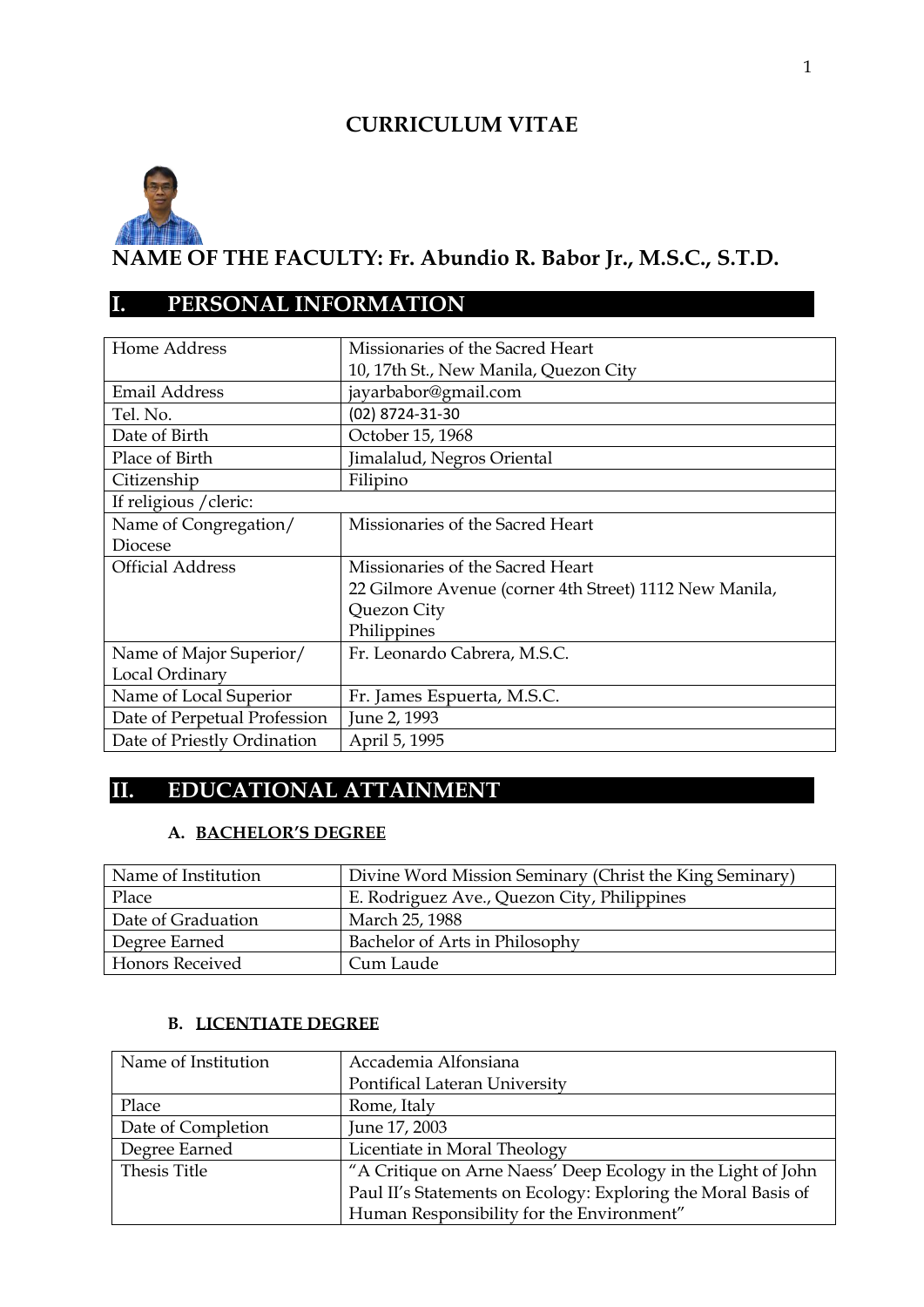| Name of Adviser        | Fr. Brian V. Johnstone, C.Ss.R. |
|------------------------|---------------------------------|
| <b>Honors Received</b> | Magna cum Laude                 |

### **C. DOCTORATE DEGREE**

| Name of Institution       | Accademia Alfonsiana                                      |
|---------------------------|-----------------------------------------------------------|
|                           | Pontifical Lateran University                             |
| Place                     | Rome, Italy                                               |
| Date of Defense           | April 21, 2015                                            |
| Degree Earned             | Doctorate in Moral Theology                               |
| <b>Dissertation Title</b> | "From Sustainable Development to Sustainable Community:   |
|                           | Toward a Moral Paradigm for Environmental Sustainability" |
| Name of Adviser           | Fr Martin McKeever C.Ss.R.                                |
| Area of Specialization    | Moral Theology                                            |
| <b>Honors Received</b>    | Magna cum Laude                                           |

# **III. WORK EXPERIENCE**

#### **A. NON-TEACHING**

| <b>FROM</b> | TO      | <b>NAME OF INSTITUTION</b>      | <b>NATURE OF WORK</b>           |
|-------------|---------|---------------------------------|---------------------------------|
| 1995        | 1996    | St. John the Evangelist Parish, | <b>Assistant Parish Priest</b>  |
|             |         | Guimba, Nueva Ecija             |                                 |
| 1996        | 1999    | <b>MSC Novitiate</b>            | Novitiate Socius                |
|             |         | 39, Villa Candido Compound      |                                 |
|             |         | Gen. T. de Leon St.             |                                 |
|             |         | Valenzuela                      |                                 |
|             |         | Metro Manila                    |                                 |
| 1999        | 2001    | <b>MSC Scholasticate</b>        | Dean of Studies                 |
|             |         | 10, 17th St. New Manila         |                                 |
|             |         | Quezon City                     |                                 |
| 2003        | 2007    | Communication Foundation        | Vice-President                  |
|             |         | For Asia                        |                                 |
|             |         | 4427 Old Sta. Mesa Road         |                                 |
|             |         | Sta. Mesa, Metro Manila         |                                 |
| 2005        | 2007    | <b>Bioethics Commission</b>     | Member                          |
|             |         | Catholic Bishops Conference     |                                 |
|             |         | of the Philippines              |                                 |
|             |         | 470 General Luna St,            |                                 |
|             |         | Intramuros, Manila              |                                 |
| 2009        | 2013    | Missionaries of the Sacred      | Provincial Council Member and   |
|             |         | Heart-Philippine Province       | Chairman of Initial Formation   |
|             |         | 22 Gilmore Avenue (corner       | Commission                      |
|             |         | 4th Street) 1112 New Manila,    |                                 |
|             |         | Quezon City                     |                                 |
|             |         | Philippines                     |                                 |
| 2015        | Present | Missionaries of the Sacred      | Vice Provincial and Chairman of |
|             |         | Heart-Philippine Province       | Commission on Communication     |
|             |         | 22 Gilmore Avenue (corner       |                                 |
|             |         | 4th Street) 1112 New Manila,    |                                 |
|             |         | Quezon City                     |                                 |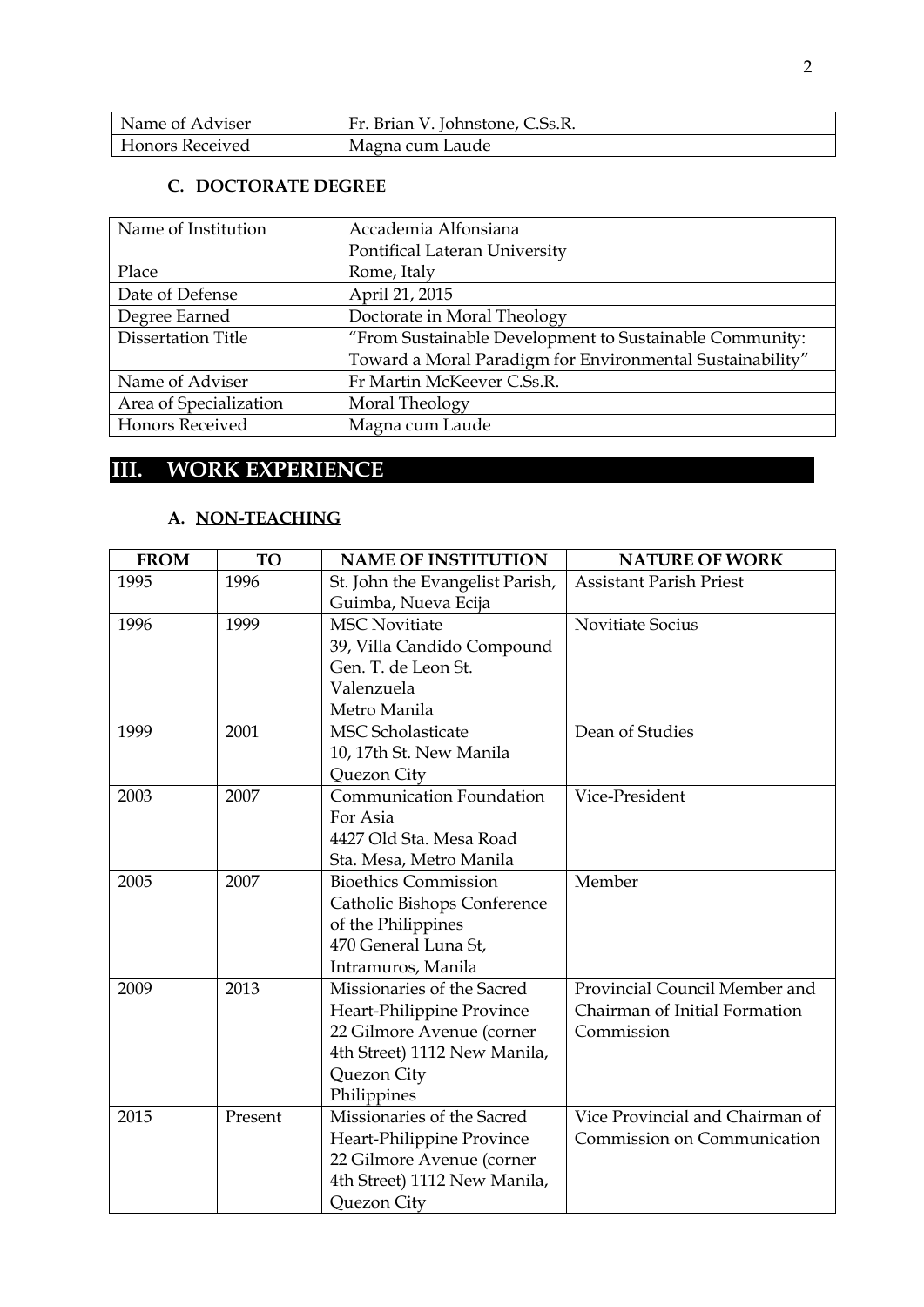| ¬.                                                                                                                                                                                                                                            |  |
|-----------------------------------------------------------------------------------------------------------------------------------------------------------------------------------------------------------------------------------------------|--|
| -----<br>and the contract of the contract of the contract of the contract of the contract of the contract of the contract of the contract of the contract of the contract of the contract of the contract of the contract of the contra<br>__ |  |

### **B. TEACHING**

| Present<br>Maryhill School of Theology<br>2003<br><b>Fundamental Moral Theology</b><br>62, 14th St., New Manila<br>Synthesis: Moral Theology<br>Ad Audiendas Confessiones<br>Quezon City<br><b>Environmental Ethics</b> |  |
|-------------------------------------------------------------------------------------------------------------------------------------------------------------------------------------------------------------------------|--|
|                                                                                                                                                                                                                         |  |
|                                                                                                                                                                                                                         |  |
|                                                                                                                                                                                                                         |  |
|                                                                                                                                                                                                                         |  |
| Justice and Liberation                                                                                                                                                                                                  |  |
| 2010<br>2013<br>De La Salle University-Manila<br>TREDTWO: The Filipino-                                                                                                                                                 |  |
| 2401 Taft Avenue<br>Christian in a Changing World                                                                                                                                                                       |  |
| 1004 Manila<br>TREDTRI: The Christian and the                                                                                                                                                                           |  |
| Word                                                                                                                                                                                                                    |  |
| TREDFOR: The Call of the                                                                                                                                                                                                |  |
| Kingdom of God and Christian                                                                                                                                                                                            |  |
| Responses                                                                                                                                                                                                               |  |
| 2017<br>Institute of Formation and<br>2016<br><b>Contemporary Moral Questions</b>                                                                                                                                       |  |
| Religious Studies                                                                                                                                                                                                       |  |
| 122 N. Domingo Avenue                                                                                                                                                                                                   |  |
| Corner St. John Street, Cubao                                                                                                                                                                                           |  |
| Quezon City                                                                                                                                                                                                             |  |
| 2016<br>2018<br>Religious Education Summer<br>Fundamental Moral Theology                                                                                                                                                |  |
| Institute (RESI)                                                                                                                                                                                                        |  |
| Mother Ignacia Center for                                                                                                                                                                                               |  |
| Spirituality                                                                                                                                                                                                            |  |
| 214 N. Domingo St., 1111                                                                                                                                                                                                |  |
| Quezon City                                                                                                                                                                                                             |  |
| 2016<br>Present<br>Loyola School of Theology<br><b>Fundamental Moral Theology</b>                                                                                                                                       |  |
| Ad Audiendas Confessiones<br>Ateneo de Manila University                                                                                                                                                                |  |
| 1108 Quezon City<br>Ethics of Ecology                                                                                                                                                                                   |  |
| The Conception of Justice and Its                                                                                                                                                                                       |  |
| Application to Contemporary                                                                                                                                                                                             |  |
| <b>Moral Issues</b>                                                                                                                                                                                                     |  |
| Moral Discourse in Cinema                                                                                                                                                                                               |  |

# **IV. MEMBERSHIP IN PROFESSIONAL ORGANIZATIONS**

### **A. PHILIPPINES**

| <b>FROM</b> | <b>TO</b> | <b>NAME OF THE</b>              | POSITION/ACHIEVEMENTS         |
|-------------|-----------|---------------------------------|-------------------------------|
|             |           | <b>ORGANIZATION</b>             |                               |
| 2003        | Present   | <b>Communication Foundation</b> | Member-Board of Incorporators |
|             |           | For Asia                        |                               |
|             |           | Old Sta. Mesa Road              |                               |
|             |           | Sta. Mesa, Metro Manila         |                               |
| 2005        | 2007      | <b>Bioethics Commission</b>     | Member                        |
|             |           | Catholic Bishops Conference     |                               |
|             |           | of the Philippines              |                               |
|             |           | 470 General Luna St,            |                               |
|             |           | Intramuros, Manila              |                               |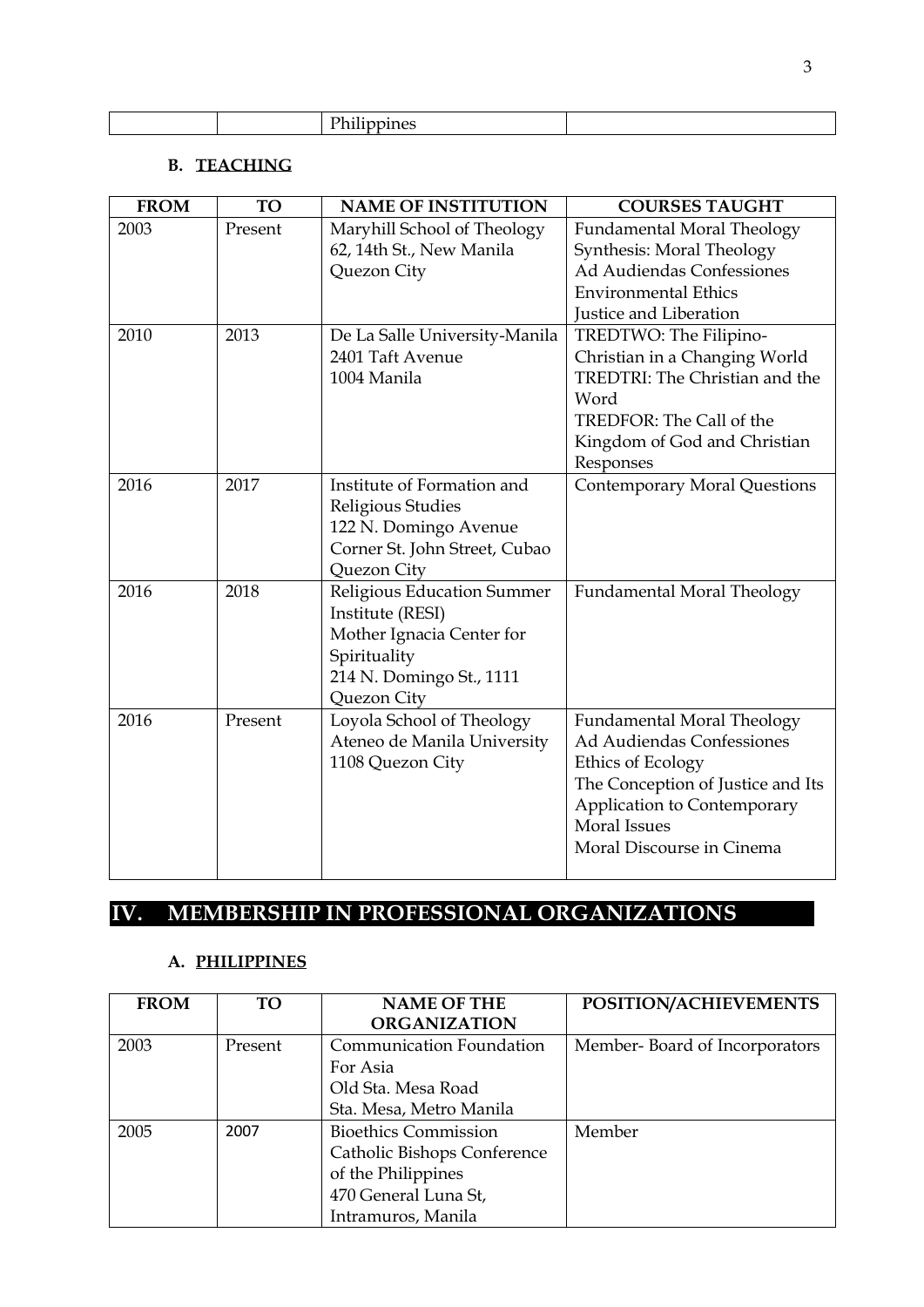| 2015 | Present | Foundation for the Philippine | Member |
|------|---------|-------------------------------|--------|
|      |         | Environment                   |        |
|      |         | 77 Matahimik Street, Diliman, |        |
|      |         | Quezon City                   |        |
| 2017 | Present | Global Catholic Climate       | Member |
|      |         | Movement-Pilipinas            |        |
|      |         | Rm 206 One Annapolis          |        |
|      |         | Building, 5, Annapolis Street |        |
|      |         | Cubao, Quezon City            |        |

#### **B. INTERNATIONAL**

| <b>FROM</b> | <b>TO</b> | <b>NAME OF THE</b><br><b>ORGANIZATION</b> | POSITION/ACHIEVEMENTS |
|-------------|-----------|-------------------------------------------|-----------------------|
| 2010        | Present   | Amnesty International                     | Member                |
|             |           | 1 Easton Street, London                   |                       |
| 2015        | Present   | Global Catholic Climate                   | Member                |
|             |           | Movement                                  |                       |
|             |           | 29106 Washington, DC                      |                       |
|             |           | 200017 USA                                |                       |
| 2018        | Present   | Catholic Theological Ethics in            | Member                |
|             |           | the World Church                          |                       |
|             |           | 140 Commonwealth Avenue                   |                       |
|             |           | Chestnut Hill, MA 02467                   |                       |
| 2018        | Present   | Greenpeace International                  | Member                |
|             |           | Ottho Heldringstraat 5                    |                       |
|             |           | 1066 AZ Amsterdam                         |                       |
|             |           | The Netherlands                           |                       |

# **V. RESEARCH AND PUBLICATIONS**

## **A. BOOKS**

| <b>TITLE</b>                                                       | <b>PLACE OF PUBLICATION</b> | YEAR OF            |
|--------------------------------------------------------------------|-----------------------------|--------------------|
|                                                                    | <b>&amp; PUBLISHER</b>      | <b>PUBLICATION</b> |
| "From Sustainable Development to $\vert$ Rome, Italy               |                             | 2015               |
| Sustainable Community: Toward a   Accademia Alfonsiana, Pontifical |                             |                    |
| Moral Paradigm for Environmental   Lateran University              |                             |                    |
| Sustainability"                                                    |                             |                    |

## **B. ARTICLES**

| <b>TITLE</b>           | <b>NAME OF THE</b><br><b>JOURNAL/BOOK</b> | YEAR OF<br><b>PUBLICATION</b> | NO.<br>$\Omega$ F<br><b>PAGES</b> |
|------------------------|-------------------------------------------|-------------------------------|-----------------------------------|
| "Doctrine of Just War" | LUMINA: An                                | October 2003                  | 12                                |
|                        | Interdisciplinary Research                | (Volume 14,                   |                                   |
|                        | and Scholarly Journal of                  | No.2                          |                                   |
|                        | Holy Name University,                     |                               |                                   |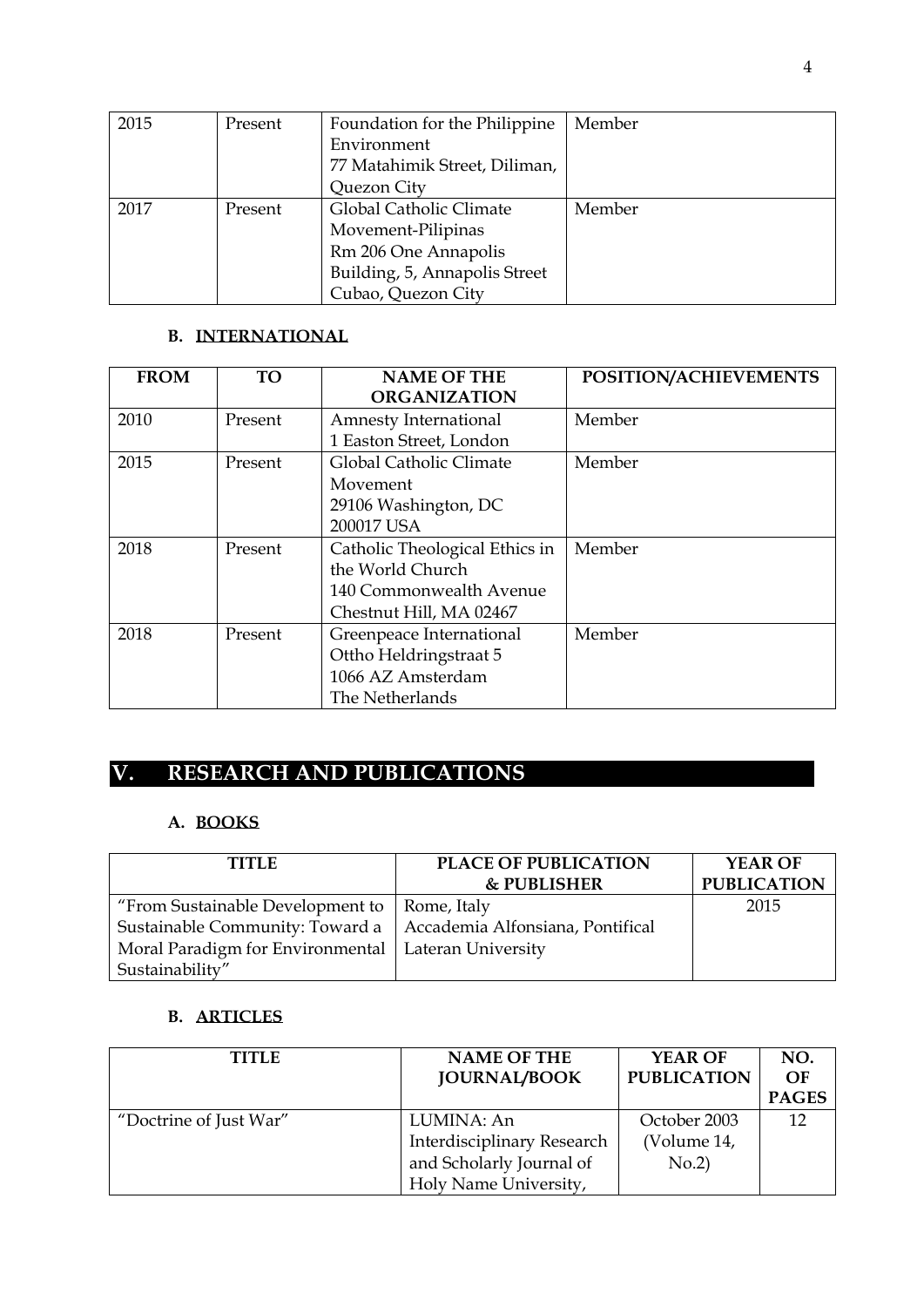|                                                                                                                                    | Tagbilaran City, Bohol,<br>Philippines                                                                                                    |                                      |    |
|------------------------------------------------------------------------------------------------------------------------------------|-------------------------------------------------------------------------------------------------------------------------------------------|--------------------------------------|----|
| "Moral Theology and Globalization:<br><b>Exploring Ethical Problems"</b>                                                           | LUMINA: An<br>Interdisciplinary Research<br>and Scholarly Journal of<br>Holy Name University,<br>Tagbilaran City, Bohol,<br>Philippines   | October 2004<br>(Volume 15,<br>No.2) | 15 |
| "Living Virtuously: The Ethics of<br>Care for the Environment"                                                                     | MST REVIEW: Maryhill<br>School of Theology<br>62, 14th St. corner Gilmore<br>Avenue<br>New Manila, Quezon City                            | Vol. 17, no. 2<br>(2015)             | 5  |
| "Laudato Si Made Simple"                                                                                                           | ECO: A Magazine About<br>Our Common Home<br>Communication<br>Foundation<br>For Asia<br>4427 Old Sta. Mesa Road<br>Sta. Mesa, Metro Manila | Vol. 5, no. 8<br>(2016)              | 11 |
| "A Bucket Half Empty: A Critique<br>on the Notion of Sustainable<br>Development as a Paradigm for<br>Environmental Sustainability" | LANDAS, The Journal of<br>Loyola School of<br>Theology<br>Ateneo de Manila<br>University<br>1108 Quezon City                              | Forthcoming                          |    |
| "That They All May Be One":<br>Sustainable Community as a<br>Paradigm for Environmental<br>Sustainability                          | LANDAS, The Journal of<br>Loyola School of<br>Theology<br>Ateneo de Manila<br>University<br>1108 Quezon City                              | Forthcoming                          |    |

## **C. OTHER CREATIVE WORKS**

| TITIE                                                                           | <b>DESCRIPTION</b>                                                                                                                      | <b>YEAR</b> |
|---------------------------------------------------------------------------------|-----------------------------------------------------------------------------------------------------------------------------------------|-------------|
| "New Paradigm for Environmental<br>Sustainability"                              | Letter to the Editor<br>Philippine Daily Inquirer<br>1098 Chino Roces Ave. cor Yague                                                    | 2015        |
|                                                                                 | and Mascardo Sts. 1204, Makati,<br>Metro Manila                                                                                         |             |
| "A priest's take on same-sex<br>marriage"                                       | Letter to the Editor<br>Philippine Daily Inquirer<br>1098 Chino Roces Ave. cor Yague<br>and Mascardo Sts. 1204, Makati,<br>Metro Manila | 2016        |
| "Love for our Common Home:<br>The Spirituality of the Heart and<br>Laudato Si'" | <b>General Bulletin Article</b><br>Missionaries of the Sacred Heart<br>11 Via Asmara                                                    | 2017        |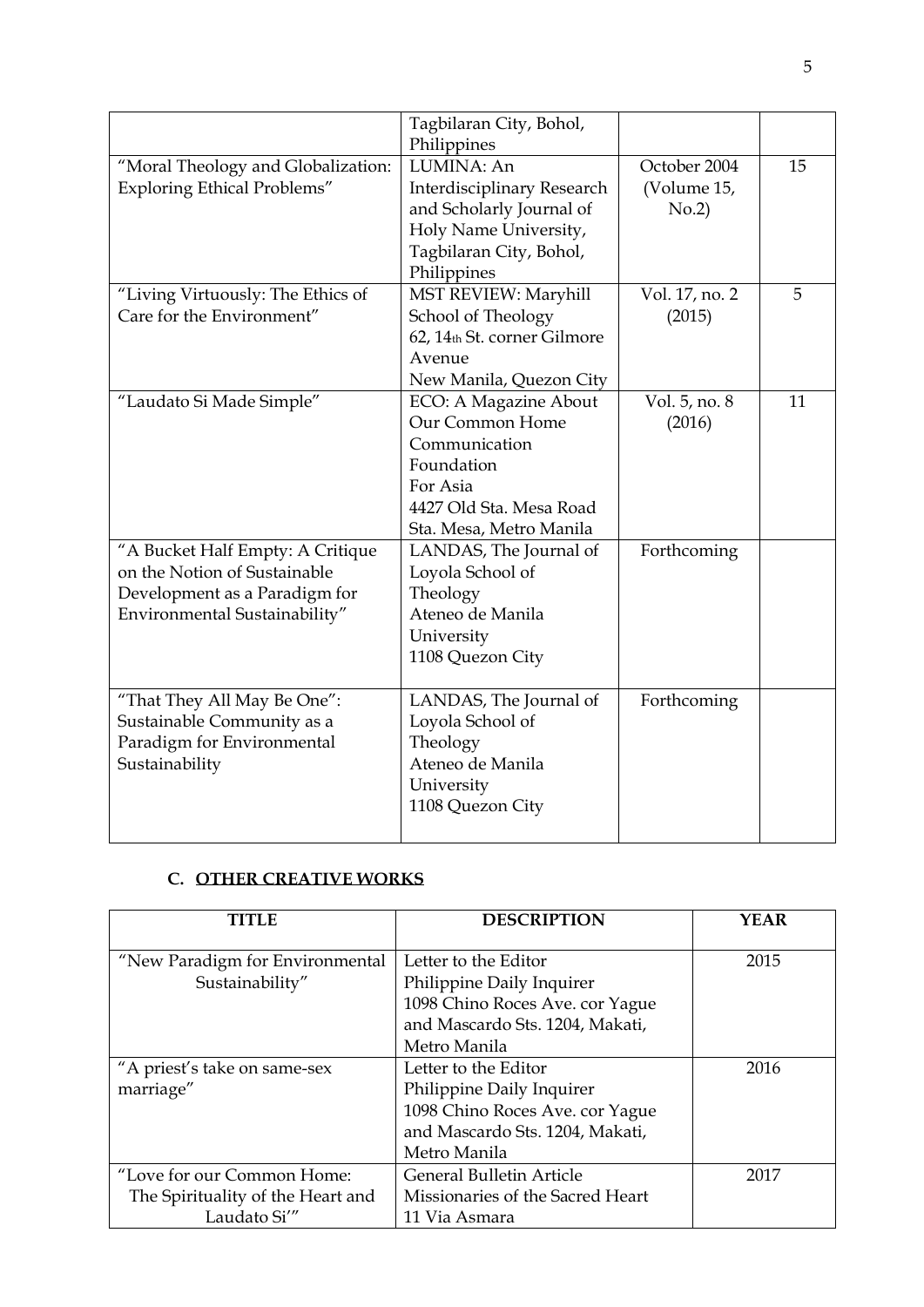|                                 | Roma Italia                        |      |
|---------------------------------|------------------------------------|------|
| "Thou shalt not kill": A Moral  | Symposium Paper                    | 2018 |
| Discernment On Extrajudicial    | Maryhill School of Theology        |      |
| Killing                         | 62, 14th St., New Manila           |      |
|                                 | Quezon City                        |      |
| "No Moral Justification to Arm  | Letter to the Editor               | 2018 |
| Priests"                        | Philippine Daily Inquirer          |      |
|                                 | 1098 Chino Roces Ave. cor Yague    |      |
|                                 | and Mascardo Sts. 1204, Makati,    |      |
|                                 | Metro Manila                       |      |
| "Moral Basis of Lockdown Vis-à- | Online Forum                       | 2020 |
| vis Corona Virus Pandemic"      | Catholic Theological Ethics in the |      |
|                                 | World Church                       |      |

# **VI. TALKS AND LECTURES DELIVERED**

| <b>DATE</b> | <b>NAME OF</b>              | <b>TITLE OF PAPER</b>                        |
|-------------|-----------------------------|----------------------------------------------|
|             | <b>CONFERENCE AND</b>       |                                              |
|             | <b>PLACE</b>                |                                              |
| July 28,    | Provincial Conference of    | "Laudato Si and Moral Responsibility for the |
| 2015        | the Missionaries of the     | Environment"                                 |
|             | Sacred Heart (MSC)-         |                                              |
|             | Philippine Province         |                                              |
|             | 22 Gilmore Avenue, New      |                                              |
|             | Manila, Quezon City         |                                              |
| August 7,   | Task Force for the          | "Laudato Si and Moral Responsibility for the |
| 2015        | Orientation of Church       | Environment"                                 |
|             | Personnel (Formators        |                                              |
|             | Group)                      |                                              |
|             | 22 Gilmore Avenue, New      |                                              |
|             | Manila, Quezon City         |                                              |
| August      | Communication               | "Laudato Si and Moral Responsibility for the |
| 25, 2015    | Foundation                  | Environment"                                 |
|             | For Asia                    |                                              |
|             | 4427 Old Sta. Mesa Road     |                                              |
|             | Sta. Mesa, Metro Manila     |                                              |
| September   | <b>Benedictine Monastic</b> | "Laudato Si and Moral Responsibility for the |
| 5,2015      | Community                   | Environment"                                 |
|             | Abbey of Our Lady of        |                                              |
|             | Montserrat                  |                                              |
|             | Mendiola St, San Miguel,    |                                              |
|             | Manila, Metro Manila        |                                              |
| September   | Philippine Movement for     | "Filipino Values and Good Governance"        |
| 10, 2015    | Democracy and               |                                              |
|             | Governance-Quezon City      |                                              |
|             | Chapter (PMDG)              |                                              |
|             | Quezon City Hall            |                                              |
|             | Diliman, Quezon City,       |                                              |
|             | Metro Manila                |                                              |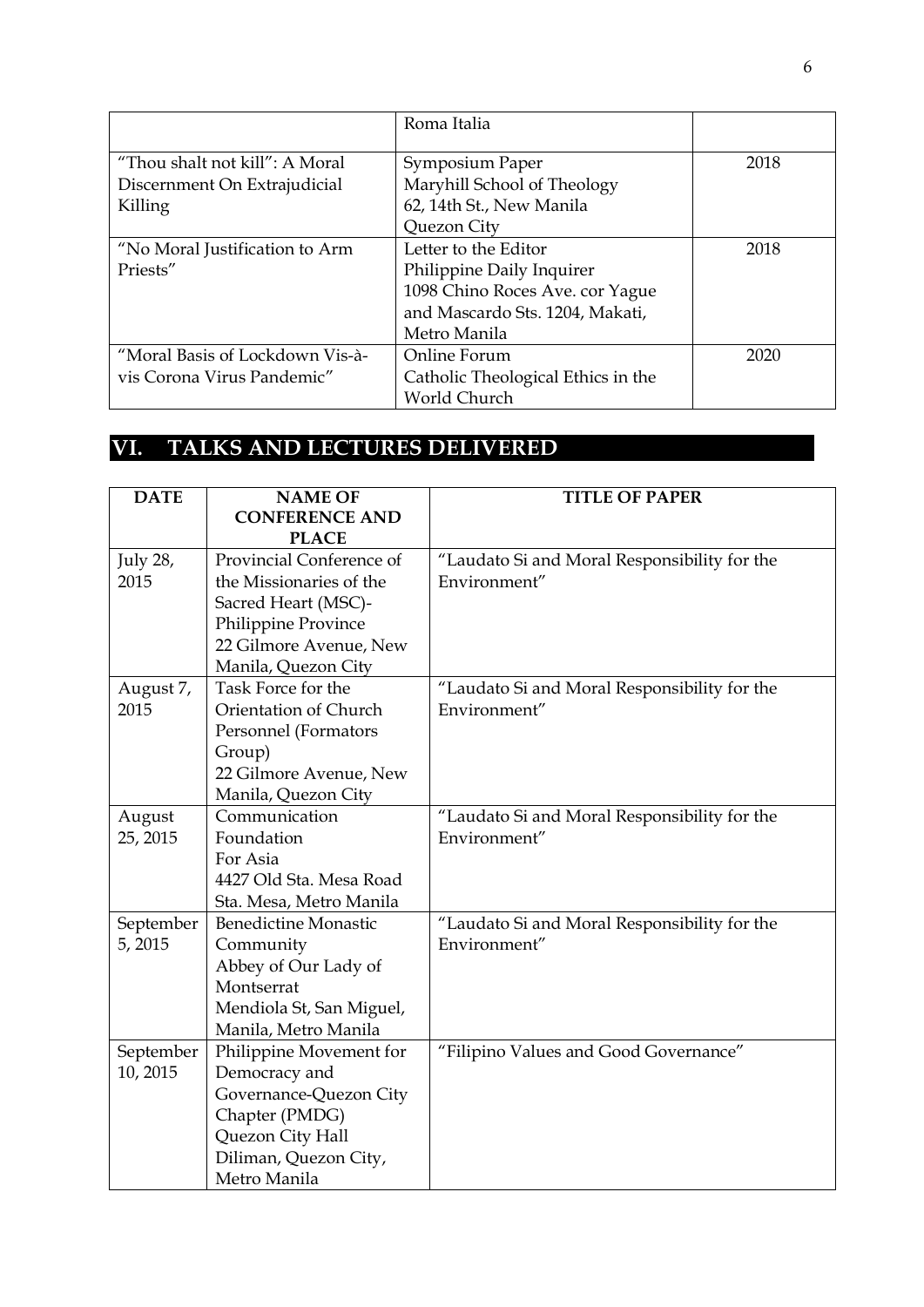| September         | Chevalier Family                             | "Laudato Si and Moral Responsibility for the                 |
|-------------------|----------------------------------------------|--------------------------------------------------------------|
| 22, 2015          | Formands' Forum                              | Environment"                                                 |
|                   | <b>MSC Sacred Heart</b>                      |                                                              |
|                   | Theologate 10, 17th Street,                  |                                                              |
|                   | New Manila                                   |                                                              |
|                   | Quezon City                                  |                                                              |
| October 3,        | Pastoral Conference of the                   | "Laudato Si and Moral Responsibility for the                 |
| 2015              | Congregation of the                          | Environment"                                                 |
|                   | <b>Immaculate Heart of Mary</b>              |                                                              |
|                   | (CICM) Philippine                            |                                                              |
|                   | Province                                     |                                                              |
|                   | 60, 14th St. corner Gilmore                  |                                                              |
|                   | Avenue                                       |                                                              |
|                   | New Manila, Quezon City                      |                                                              |
| October 8,        | St. Alphonsus Catholic                       | "Laudato Si and Moral Responsibility for the                 |
| 2015              | School                                       | Environment"                                                 |
|                   | Lapulapu City, Cebu                          |                                                              |
| October 9,        | Nuestra Señora de la                         | "Laudato Si and Moral Responsibility for the                 |
| 2015              | Regla Parish                                 | Environment"                                                 |
|                   | Dimataga Street                              |                                                              |
| November          | Lapu-Lapu City, Cebu<br>San Sebastian School | "Laudato Si and Moral Responsibility for the                 |
| 15, 2015          | T. Delos Santos Street                       | Environment"                                                 |
|                   | Science City of Muñoz                        |                                                              |
|                   | Nueva Ecija                                  |                                                              |
| December          | Chevalier School                             | "Laudato Si and Moral Responsibility for the                 |
| 4,2015            | McArthur Highway                             | Environment"                                                 |
|                   | Sto. Domingo,                                |                                                              |
|                   | Angeles City                                 |                                                              |
| December          | Chevalier Lay Leaders-                       | "Laudato Si and Moral Responsibility for the                 |
| 5,2015            | Manila/Angeles Chapter                       | Environment"                                                 |
|                   | Chevalier School                             |                                                              |
|                   | McArthur Highway                             |                                                              |
|                   | Sto. Domingo,                                |                                                              |
|                   | Angeles City                                 |                                                              |
| February          | <b>Central Luzon State</b>                   | "Laudato Si and Moral Responsibility for the                 |
| 10, 2016          | University                                   | Environment"                                                 |
|                   | Munoz, Nueva Ecija                           |                                                              |
| March 3,          | St. Francis of Assisi and                    | "Laudato Si and Moral Responsibility for the                 |
| 2016              | Sta. Quiteria Parish                         | Environment"                                                 |
|                   | Tullahan Road, Baesa                         |                                                              |
|                   | Kalookan City                                |                                                              |
| March 20,         | Surigao Diocesan Clergy                      | "Laudato Si and Moral Responsibility for the                 |
| 2016              | Pastoral Center, Surigao                     | Environment"                                                 |
|                   | City                                         |                                                              |
|                   |                                              |                                                              |
| March 21,<br>2016 | Surigao Diocesan Lay<br>Leaders              | "Laudato Si and Moral Responsibility for the<br>Environment" |
|                   |                                              |                                                              |
|                   | Pastoral Center, Surigao<br>City             |                                                              |
| March 22,         | Virgen de la Paz Y Buen                      | "Laudato Si and Moral Responsibility for the                 |
| 2016              | Viaje Parish                                 | Environment"                                                 |
|                   |                                              |                                                              |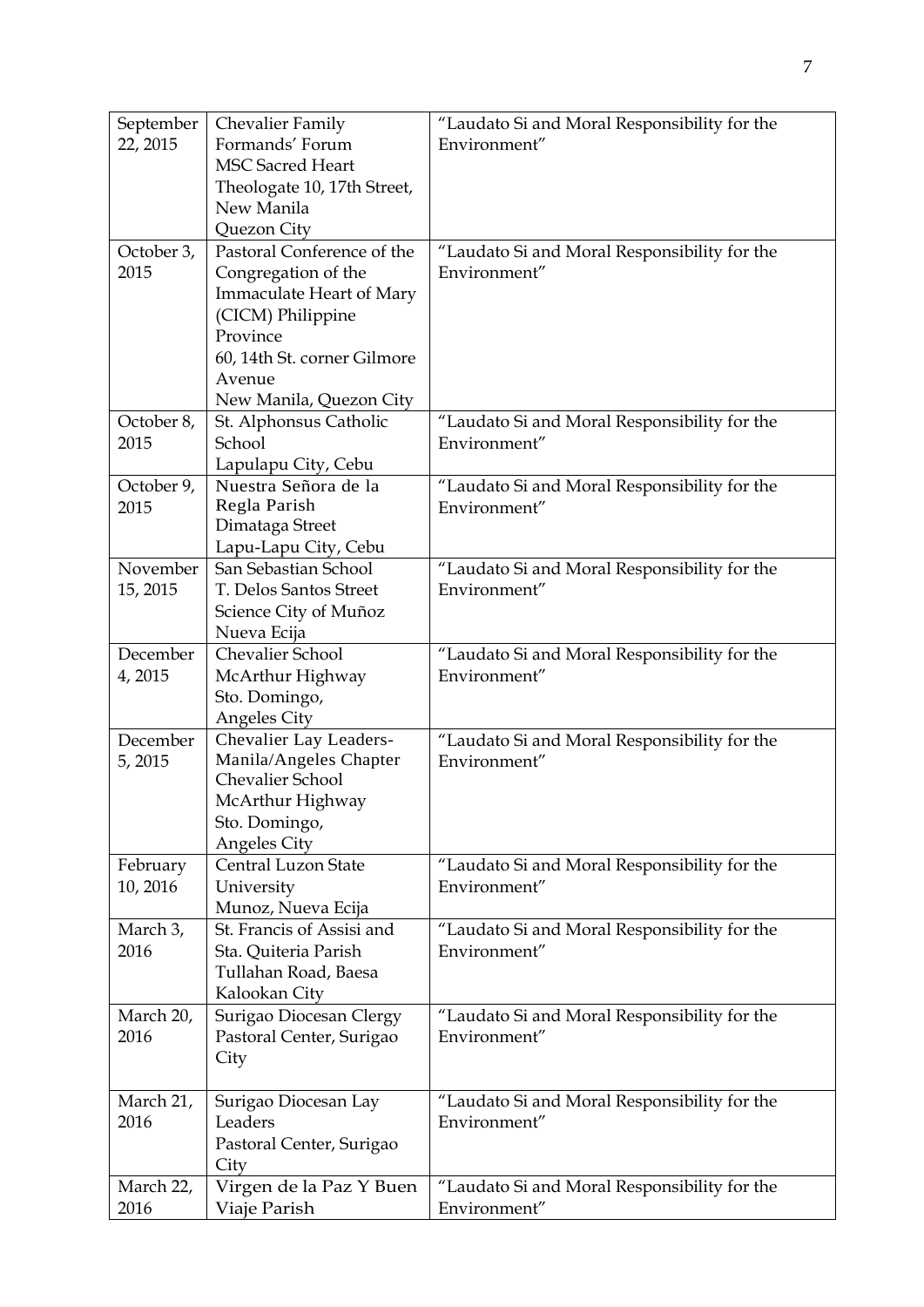|            | Bilang-Bilang, Surigao          |                                                  |
|------------|---------------------------------|--------------------------------------------------|
|            | City                            |                                                  |
| March 23,  | Chevalier Lay Leaders-          | "Laudato Si and Moral Responsibility for the     |
| 2016       | Surigao Chapter                 | Environment"                                     |
|            | San Nicolas de                  |                                                  |
|            | <b>Tolentino Parish</b>         |                                                  |
|            | Mainit, Surigao del             |                                                  |
|            | Norte                           |                                                  |
| March 27,  | Chevalier Lay Leaders-          | "Laudato Si and Moral Responsibility for the     |
| 2016       | <b>Agusan Chapter</b>           | Environment"                                     |
|            | <b>Immaculate Conception</b>    |                                                  |
|            | Parish                          |                                                  |
|            | Aida Veloso Street, Villa       |                                                  |
|            | Kananga St. Joseph              |                                                  |
|            | Subdivision                     |                                                  |
|            | <b>Butuan City</b>              |                                                  |
| October 4, | Philippine Movement for         | "Laudato Si and Moral Responsibility for the     |
| 2016       | Democracy and                   | Environment"                                     |
|            | Governance-Quezon City          |                                                  |
|            | Chapter (PMDG)                  |                                                  |
|            | Quezon City Hall                |                                                  |
|            | Diliman, Quezon City,           |                                                  |
|            | Metro Manila                    |                                                  |
| October 7, | Diocesan Lay Leaders            | "Conscience-Based Servant Leadership"            |
| 2016       | Diocese of Cubao                |                                                  |
|            | Pastoral Diocesan               |                                                  |
|            | Complex                         |                                                  |
| October    | Camillian Student               | Homily: "Mission and Care for our Common         |
| 10, 2016   | Community                       | Home"                                            |
|            | 18 Nicanor Reyes,               |                                                  |
|            | Lungsod Quezon,                 |                                                  |
|            | Kalakhang Maynila               |                                                  |
| October    | Symposium                       | "Thou shalt not kill": A Moral Discernment on    |
| 25, 2016   | Maryhill School of              | <b>Extrajudicial Killing</b>                     |
|            | Theology                        |                                                  |
|            | 62, 14th St., New Manila        |                                                  |
|            | Quezon City                     |                                                  |
| October    | <b>Teachers Formation</b>       | "Values Formation and Moral Life"                |
| 28, 2016   | Sta. Quiteria Central           |                                                  |
|            | <b>Elementary School</b>        |                                                  |
|            | Baesa, Caloocan City            |                                                  |
| November   | Catholic Asia-Pacific           | "Catholic Ethico-Moral and Pastoral Teachings on |
| 16, 2016   | Coalition on HIV/AIDS           | Drug Addiction and Dependency"                   |
|            | (CAPCHA)                        |                                                  |
|            | <b>Bayview Park Hotel</b>       |                                                  |
|            | Manila, Roxas Boulevard,        |                                                  |
|            | corner United Nations           |                                                  |
|            | Avenue, Manila City             |                                                  |
| March 24,  | <b>Guest Speaker</b>            | Baccalaureate Speech: "Graduation and Moral      |
| 2017       | Central Luzon State             | Choices"                                         |
|            | <b>University Baccalaureate</b> |                                                  |
|            | Ceremony                        |                                                  |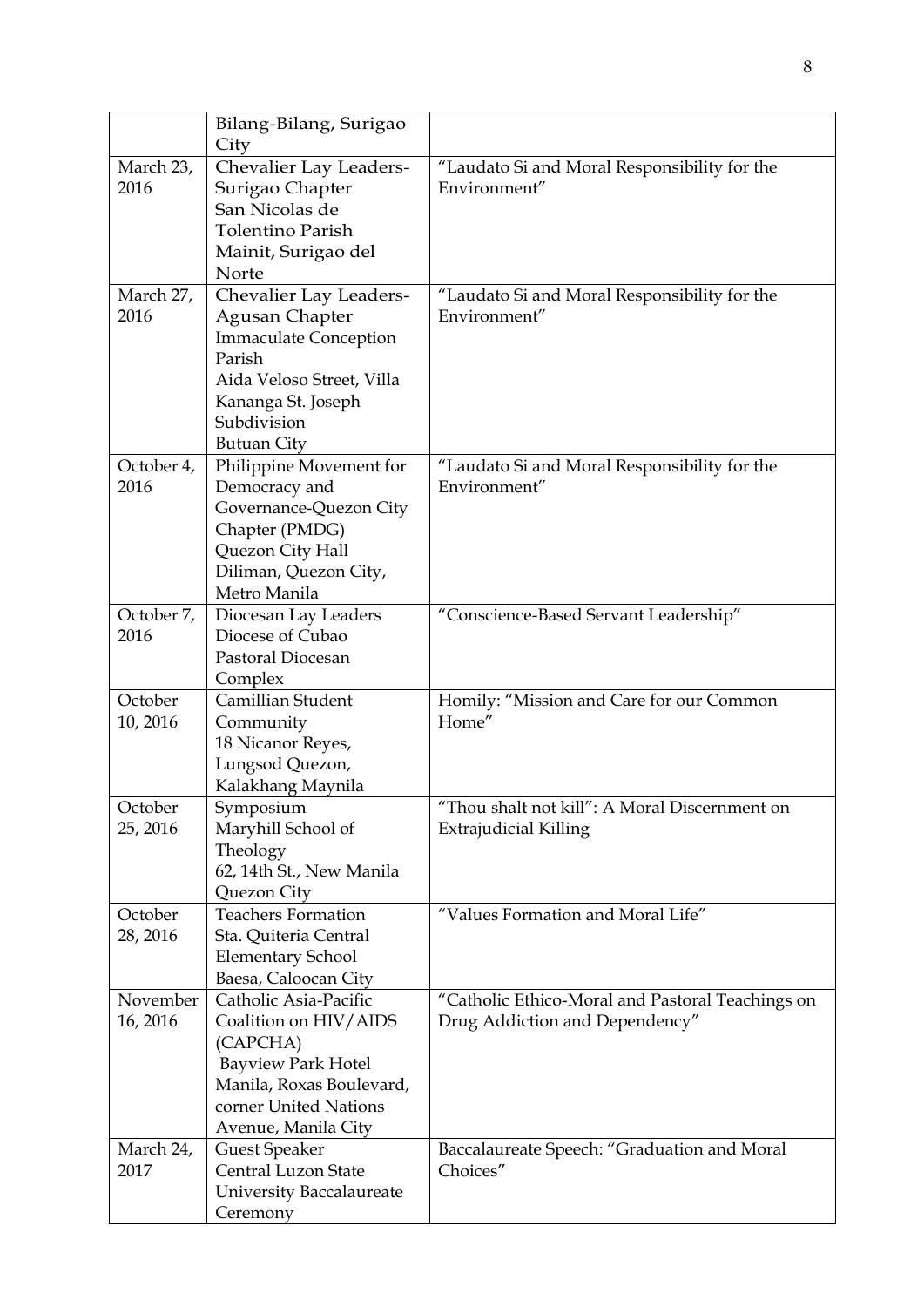|            | Munoz, Nueva Ecija                   |                                                   |
|------------|--------------------------------------|---------------------------------------------------|
| April 23,  | Asia Association for                 | "Drug Addiction and Dependency: Catholic          |
| 2017       | Clinical Pastoral Education          | Ethico-Moral and Pastoral Teachings"              |
|            | (AACPE) Annual                       |                                                   |
|            | Convention                           |                                                   |
|            | Philippine Heart Center              |                                                   |
|            | East Avenue, Quezon City             |                                                   |
| June 22,   | Congregational                       | "Moral Assessment on Martial Law and the          |
| 2017       | Conference                           | Marawi Crisis"                                    |
|            | Missionaries of the Sacred           |                                                   |
|            | Heart-Philippine Province            |                                                   |
|            | 22 Gilmore Avenue, New               |                                                   |
|            | Manila, Quezon City                  |                                                   |
| July 19,   | Religious of the Virgin              | "Christian Morality and Contemporary Moral        |
| 2017       | Mary (RVM) Christian                 | Issues"                                           |
|            | Formation Program                    |                                                   |
|            | Mother Ignacia Center for            |                                                   |
|            | Spirituality                         |                                                   |
|            | 214 N. Domingo St.,                  |                                                   |
|            | Quezon City                          |                                                   |
| September  | Association of Women                 | Homily: "Year of the Clergy and Consecrated       |
| 9,2017     | Formands in the                      | Persons"                                          |
|            | Philippines                          |                                                   |
|            | Santa Isabel College                 |                                                   |
|            | Taft Avenue, Ermita,                 |                                                   |
|            | Manila                               |                                                   |
| September  | Diocesan Clergy                      | "Laudato Si and Moral Responsibility for the      |
|            |                                      | Environment"                                      |
| 12, 2017   | Diocese of Iba, Zambales             |                                                   |
|            | Pastoral Center                      |                                                   |
|            | Iba, Zambales                        |                                                   |
| September  | Piarists' Congregational             | "Pastoral Guidelines on Sexual Abuses and         |
| 26, 2017   | Conference                           | Misconduct by the Clergy"                         |
|            | <b>Cenacle Retreat House</b>         |                                                   |
|            | 59 Nicanor Reyes,                    |                                                   |
|            | Lungsod Quezon, 1100                 |                                                   |
|            | Kalakhang Maynila                    |                                                   |
|            |                                      |                                                   |
| September  | National Situationer and             | "Moral-Pastoral Reflection"                       |
| 29, 2017   | Forum                                |                                                   |
|            | Missionaries of the Sacred           |                                                   |
|            | Heart-Philippine Province            |                                                   |
|            | 22 Gilmore Avenue, New               |                                                   |
|            | Manila, Quezon City                  |                                                   |
| October 4, | Religious of the Virgin              | Homily: "Mother Ignacia Del Espiritu Santo and    |
| 2018       | Mary (RVM) General                   | Moral Life"                                       |
|            | Assembly                             |                                                   |
|            | 214 N. Domingo St.,                  |                                                   |
|            | Quezon City                          |                                                   |
| January    | Symposium                            | "Care for Creation and Catholic Social Teachings" |
| 22, 2019   | Maryhill School of                   |                                                   |
|            | Theology<br>62, 14th St., New Manila |                                                   |